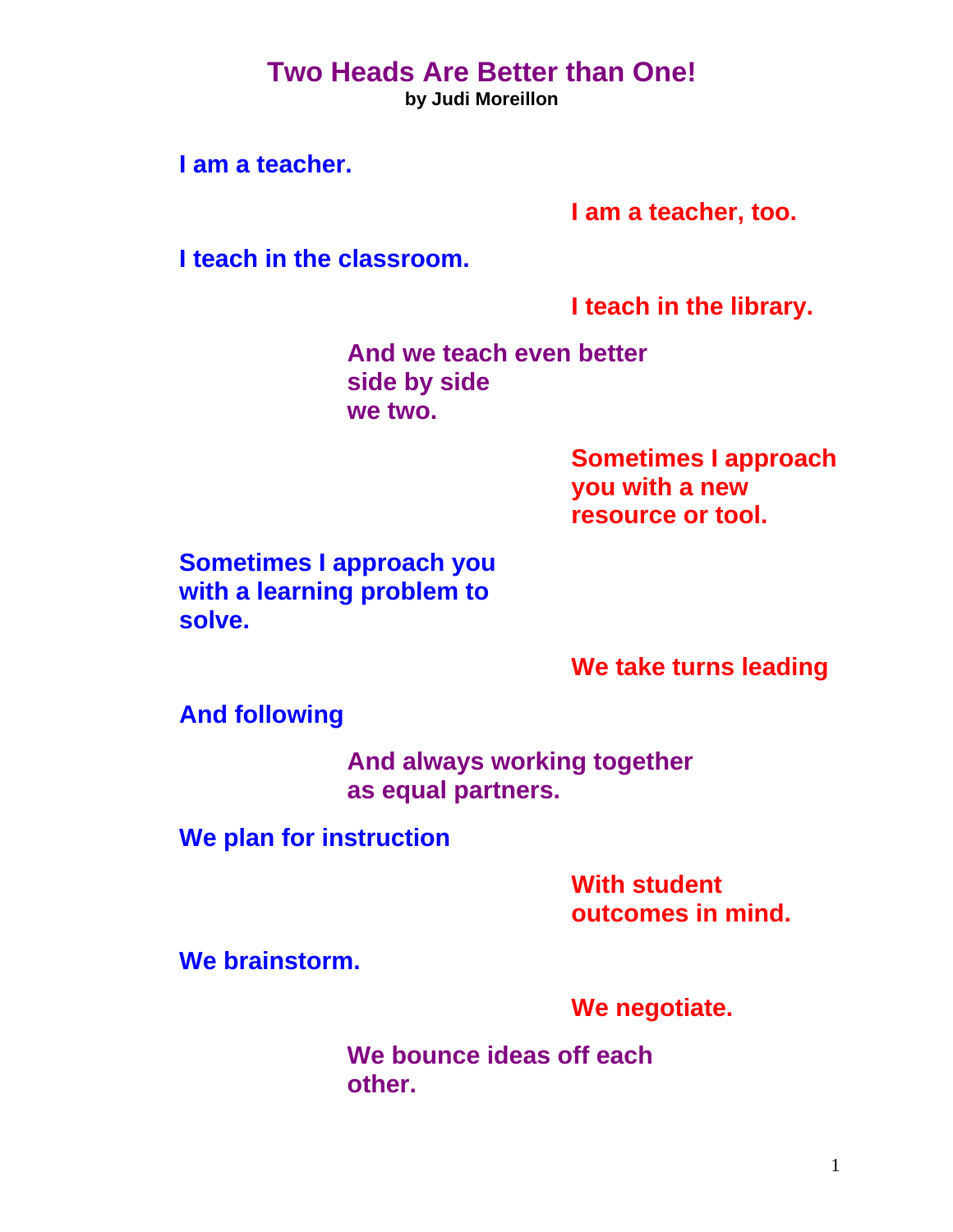**I bring my knowledge of individual students.** 

> **I bring my knowledge of resources.**

**And we both bring our knowledge** 

**of curriculum standards** 

**and instructional strategies** 

**and our love of learning.** 

**We determine the essential questions.** 

**We select the best resources and tools.** 

> **We build scaffolds and bridges to help learners succeed.**

**We model the tasks.** 

**We model the process** 

**We assess our examples** 

**With checklists and rubrics.** 

**That we designed together.** 

**Then we turn the students loose** 

**To develop questions,** 

**To make choices,**